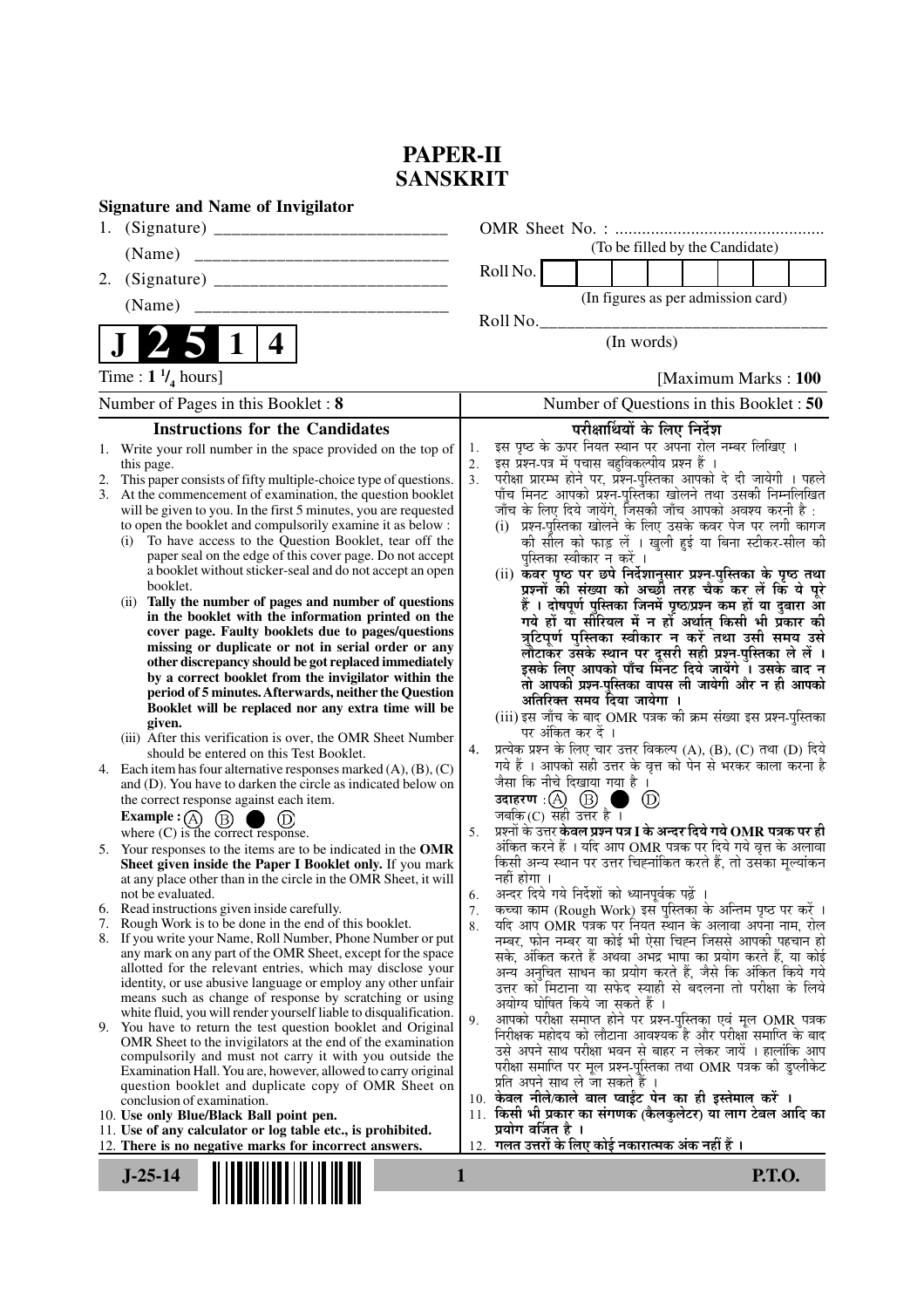## **SANSKRIT** संस्कृत **PAPER – II**  प्रश्नपत्र– II ¯ÖÏ¿®Ö¯Ö¡Ö´ÖË **– II**

- **Note :** This paper contains **fifty (50)** objective type questions, of **two (2)** marks each. **All**  questions are compulsory.
- **सूचना** : इस प्रश्नपत्र में **पचास (50)** बहु-विकल्पीय प्रश्न हैं । प्रत्येक प्रश्न के **दो (2)** अंक हैं । **सभी** प्रश्न अनिवार्य हैं ।
- सूचना : अस्मिन् प्रश्नपत्रे **पञ्चाशत्** परिमिता: (50) बहु-वैकल्पिका: प्रश्ना: सन्ति । प्रत्येकम् प्रश्नस्य **अङ्कद्वयं** ेवर्तते । **सर्वे** प्रश्ना: समाधेयो: ।

 $\mathsf{l}$ 

| 1. | का अन्तरिक्षस्थानीया देवता ?   | $\overline{4}$ . | तैत्तिरीयशाखा केन वेदेन सम्बद्धा ?         |
|----|--------------------------------|------------------|--------------------------------------------|
|    | $(A)$ सूर्य:                   |                  | ऋग्वेदेन<br>(A)                            |
|    | अग्नि:<br>(B)                  |                  | यजुर्वेदेन<br>(B)                          |
|    | (C)<br>समुद्र:                 |                  | सामवेदेन<br>(C)                            |
|    | (D) इन्द्र:                    |                  | (D) अथर्ववेदेन                             |
|    |                                |                  |                                            |
| 2. | कस्य वेदस्यारण्यकं नोपलभ्यते ? | 5.               | जगतीछन्दसि कत्यक्षराणि भवन्ति प्रतिपादम् ? |
|    | (A) ऋग्वेदस्य                  |                  | (A)<br>दश                                  |
|    | (B) यजुर्वेदस्य                |                  | (B)<br>द्वादश                              |
|    | सामवेदस्य<br>(C)               |                  | षोडश<br>(C)                                |
|    | अथर्ववेदस्य<br>(D)             |                  | (D)<br>अष्ट                                |
|    |                                |                  |                                            |
| 3. | काण्वसंहितासम्बद्धब्राह्मणम्   | 6.               | भावप्रधानम् भवति                           |
|    | (A)<br>कठब्राह्मणम्            |                  | (A) व्याख्यानम्                            |
|    | कपिष्ठलब्राह्मणम्<br>(B)       |                  | आख्यातम्<br>(B)                            |
|    | (C)<br>शतपथब्राह्मणम्          |                  | (C)<br>कारकम्                              |
|    | तांड्यब्राह्मणम्<br>(D)        |                  | क्रियापदम्<br>(D)                          |
|    | Paper-II                       | $\overline{2}$   | $J - 25 - 14$                              |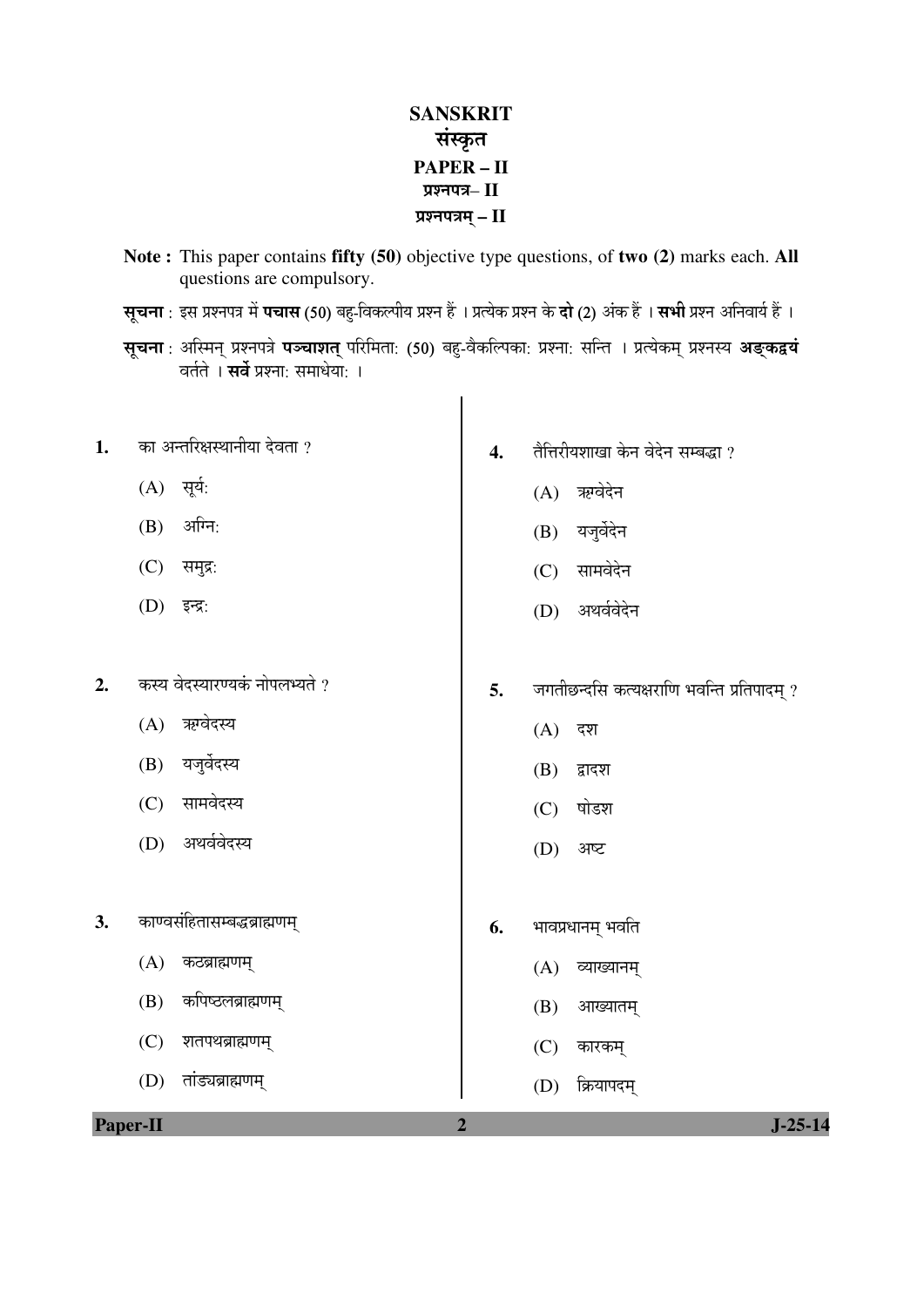- 7. निरुक्ते एकस्य पदस्य बह्वर्थमादाय किं काण्डं प्रवर्तते ?
	- $(A)$  नैघण्ट्कम्
	- $(B)$  देवतम्
	- $(C)$  नैगमम्
	- (D) उत्तरषट्कम्
- 8. हस्तेन त्रैस्वर्यं प्रदर्श्यते
	- $(A)$  पैप्पलादसंहितायाम्
	- (B) अथर्ववेदे
	- (C) कृष्णयजुर्वेदे
	- (D) माध्यन्दिनसंहितायाम्
- 9. "किं भ्रातासद्यनाथ" मिति कस्मिन् सूक्ते पठ्यते ?
	- $(A)$  नासदीयसूक्ते
	- (B) विश्वामित्रनदीसम्वादसूक्ते
	- (C) यम-यमीसम्वादसुक्ते
	- (D) पृथिवीसूक्ते
- 10. अधोडङ्कितानां समीचीनमृत्तरं चिनुत
	- $a.$  नचिकेतोपाख्यानम्  $1.$  पुत्रोऽहं पृथिव्या:
	- $b.$  सत्यं वद धर्मंचर  $2.$  कठोपनिषत्
	- $c.$  माता भूमि:  $\overline{3.}$  तैत्तिरीयोपनिषत्
	- d. ¿Ö㻲ÖÃÖæ¡Ö´ÖË 4. Ûú»¯ÖÖ®ŸÖÝÖÔŸÖ´ÖË
- a b c d
	- (A) 1 3 4 2
	- (B) 4 2 3 1
	- (C) 3 1 4 2 (D) 2 3 1 4
- 11. निघण्टुशब्देनोच्यते
	- $(A)$  वैदिकशब्दकोश:
	- $(B)$  निरुक्तम्
	- $(C)$  निधानम्
	- (D) कारकम्
- 12. आपस्तम्बश्रौतसूत्रं केन वेदेन सह सम्बद्धम् ?
	- (A) शुक्लयजुर्वेदेन
	- $(B)$  कृष्णयजुर्वेदेन
	- (C) सामवेदेन
	- (D) अथर्ववेदेन
- 13. "नि षसाद धृतव्रत" इति कस्मिन् सूक्ते पठ्यते ?
	- (A) वाक्सूक्ते
	- (B) वरुणसूक्ते
	- (C) सूर्यसूक्ते
	- (D) नदीसूक्ते
- 14. तर्कसङ्ग्रहानुसारं पदार्था:
	- $(A)$  षोडश
	- $(B)$  सप्त
	- (C) षट्
	- (D) दश
- 15. तर्कसङ्ग्रहानुसारं विशेषा:
	- $(A)$  नित्यद्रव्यवृत्तय:
	- (B) अनित्यद्रव्यवृत्तय:
	- (C) द्रव्यवृत्तय:
	- (D) गुणवृत्तय: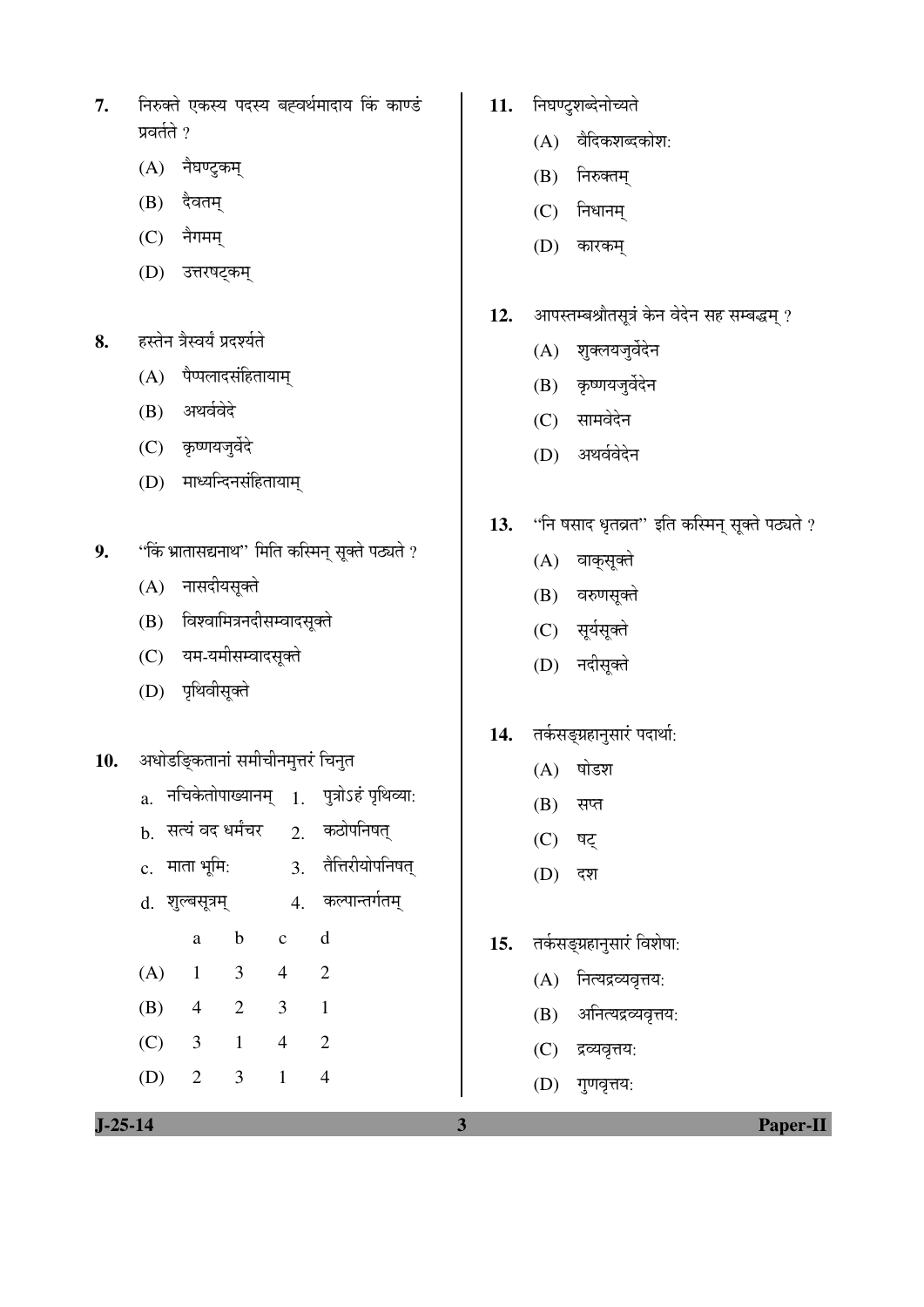| 16. | तकेसङ्ग्रहानुसार गुणा: |  |
|-----|------------------------|--|
|     |                        |  |

- $(A)$  सप्तदश
- $(B)$  अष्टचत्वारिंशत्
- $(C)$  चतुर्विंशति:
- (D) दश
- 17. उत्क्षेपणं प्रकार: ।
	- $(A)$  गमनस्य
	- $(B)$  भ्रमणस्य
	- $(C)$  कर्मण:
	- (D) करणस्य
- 18. गन्धवत्त्वं लक्षणम्
	- $(A)$  पृथिव्या:
	- $(B)$  दिश:
	- $(C)$  जलस्य
	- $(D)$  वायो:
- 19. उपमितिकरणं किम् ?
	- (A) इन्द्रियम्
	- $(B)$  पदज्ञानम्
	- $(C)$  व्याप्तिज्ञानम्
	- (D) सादृश्यज्ञानम्
- 20. सांख्यमते मूलप्रकृतिर्वर्तते
	- $(A)$  विकृति:
	- $(B)$  अविकृति:
	- $(C)$  प्रकृतिविकृति:
	- $(D)$  नप्रकृतिर्नविकृति:
- 21. सांख्यमते प्रमाणमिष्टम्
	- $(A)$  चतुर्विधम्
	- $(B)$  पञ्चविधम्
	- $(C)$  त्रिविधम्
	- (D) षड्विधम्
- 22. सांख्यकारिकाया: कर्ता वर्तते
	- $(A)$  सदानन्द:
	- $(B)$  ईश्वरकृष्ण:
	- $(C)$  कपिलमुनि:
	- $(D)$  गौतम:
- 23. वेदान्तसारग्रन्थस्य कर्ता वर्तते
	- $(A)$  ईश्वरकृष्ण:
	- $(B)$  सदानन्द:
	- (C) सुरेश्वर:
	- (D) शङ्कराचार्य:
- 24. अनुबन्धा: सन्ति
	- $(A)$  द्वौ
	- $(B)$  चत्वार:
	- $(C)$  त्रय:
	- $(D)$  पञ्च
- 25. जीवन्मुक्ति: कस्मिन् दर्शने स्वीक्रियते ?
	- $(A)$  जैनदर्शने
	- (B) बौद्धदर्शने
	- $(C)$  चार्वाकदर्शने
	- (D) वेदान्तदर्शने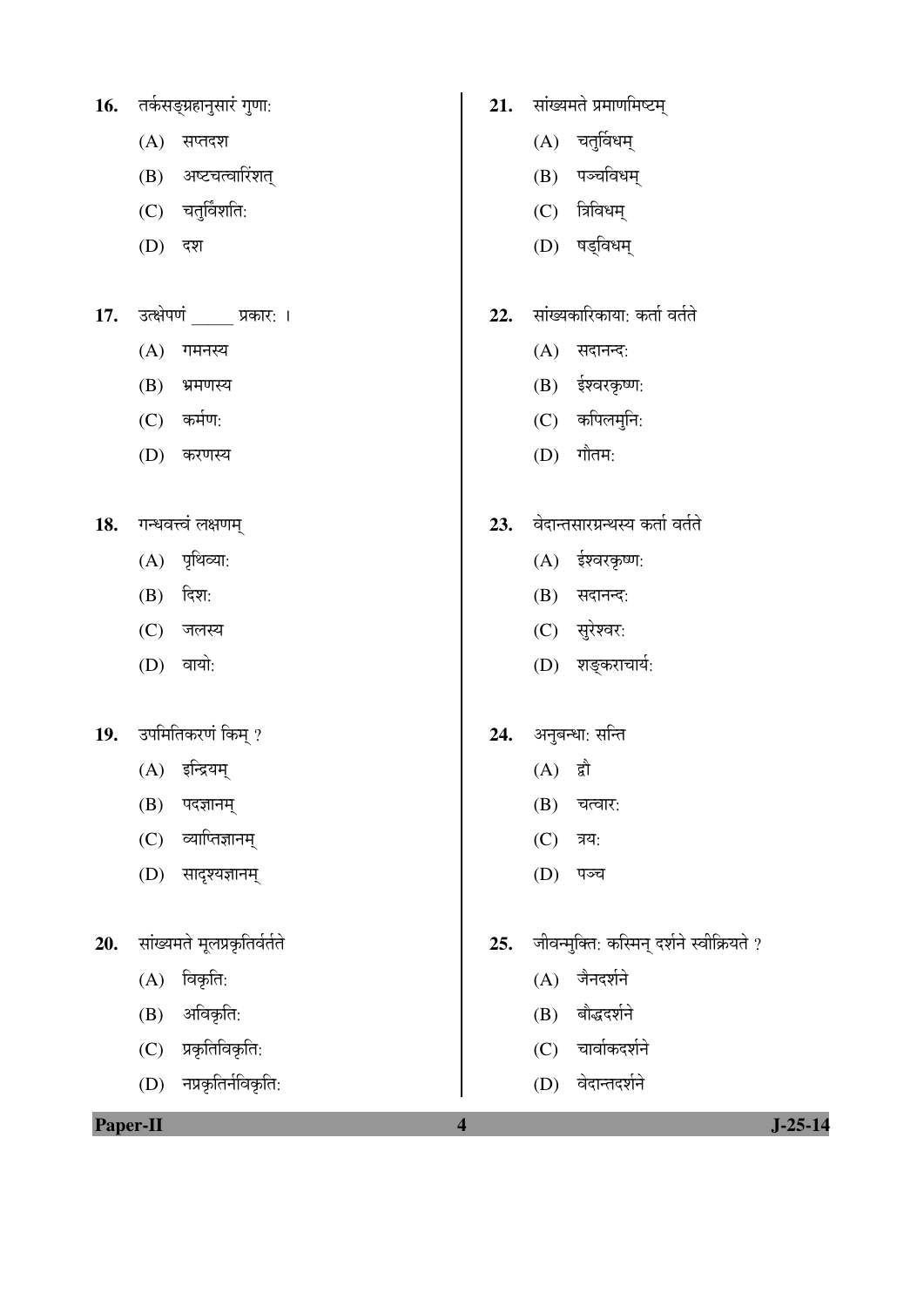| $J-25-14$ |                                                  | 5   | <b>Paper-II</b>                            |
|-----------|--------------------------------------------------|-----|--------------------------------------------|
|           |                                                  |     | (D) सम्प्रदाने चतुर्थी                     |
|           | सर्वनाम-संज्ञा<br>(D)                            |     | (C) कर्मणि द्वितीया                        |
|           | गति-संज्ञा<br>(C)                                |     | (B)                                        |
|           | प्रातिपदिक-संज्ञा<br>(B)                         |     | अपादाने पञ्चमी                             |
|           | नदी-संज्ञा<br>(A)                                |     | (A) हेतो तृतीया                            |
| 30.       | 'कृत्तद्धितसमासाश्च'-इत्यनेन का संज्ञा विधीयते ? |     | आदौ कतमा विभक्ति: प्राप्ता भवति ?          |
|           |                                                  | 34. | 'चर्मणि हीपिनं हन्ति' अत्र चर्मशब्दे       |
|           | पञ्चमी<br>(D)                                    |     |                                            |
|           | (C) चतुर्थी                                      |     | (D) वीरपुरुषको ग्राम:                      |
|           | (A)<br>तृतीया<br>(B)                             |     | $(C)$ कण्ठेकाल:                            |
| 29.       | 'वषड्' योगे का विभक्तिर्भवति ?<br>द्वितीया       |     | (B) पीताम्बरो हरि:                         |
|           |                                                  |     | प्राप्तोदको ग्राम:<br>(A)                  |
|           | (D)<br>प्रगृह्यम्                                |     |                                            |
|           | नदी<br>(C)                                       | 33. | व्यधिकरणबहुव्रीहिसमासस्य उदाहरणं किम् ?    |
|           | संयोग:<br>(B)                                    |     |                                            |
|           | घि<br>(A)                                        |     | निष्ठा<br>(D)                              |
| 28.       | 'विष्णू इमौ' अत्र का संज्ञा प्रवर्त्तते ?        |     | (C) अल्पाचतरम्                             |
|           |                                                  |     | (B) अजाद्यदन्तम्                           |
|           | (D) हरौ + इति + डि                               |     | (A) द्वन्द्वे घि                           |
|           | (C) हरि + डि + अधि                               | 32. | 'हरिहरौ' इत्यत्र समासविधायकं सूत्रं किम् ? |
|           | हरि + अधि + डि<br>(B)                            |     |                                            |
| 27.       | $(A)$ अधि + हरि + सुँ                            |     |                                            |
|           | 'अधिहरि' इत्यस्य अलौकिक-विग्रह: भवति             |     | (D) सप्तम्यर्थे                            |
|           | सर्वनामस्थानम्<br>(D)                            |     | (C) तृतीयार्थे                             |
|           | (C)<br>तुल्यास्यप्रयत्नम्                        |     | (B) पञ्चम्यर्थे                            |
|           | सुप्तिङन्तम्<br>(B)                              |     | $(A)$ प्रथमार्थे                           |
|           | योग्यताकांक्षासत्तियुक्तम्<br>(A)                |     | प्रवचनीयसंज्ञा भवति ?                      |
|           |                                                  |     |                                            |

31. 'नदीमन्ववसिता सेना' इत्यत्र कस्मिन्नर्थे कर्म –

26. व्याकरणशास्त्रानुसारं पद-संज्ञकं भवति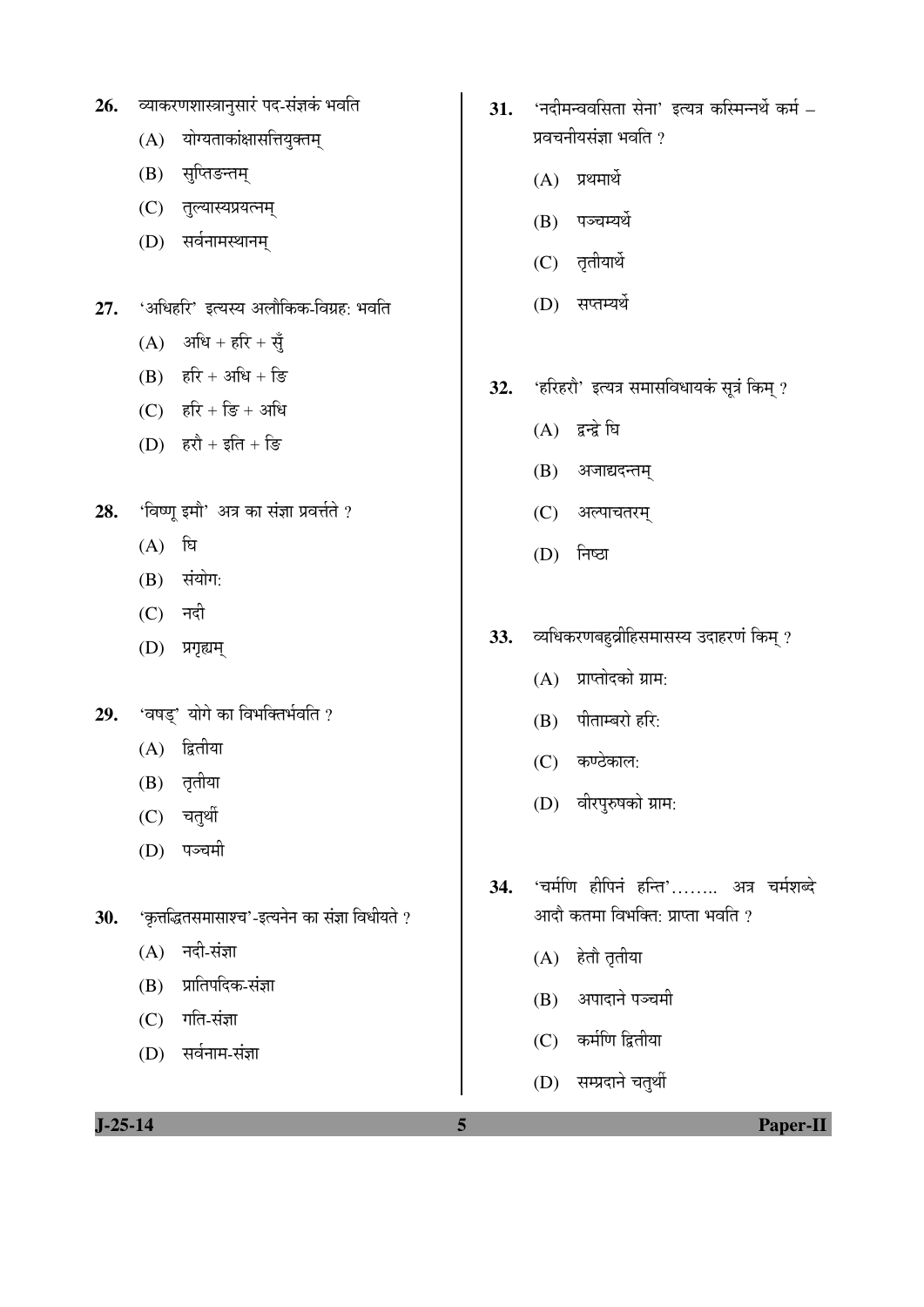|     | विधीयते ?                                                                 |     | इत्युक्ति: कुत्रास्ति ?                                                 |  |  |  |
|-----|---------------------------------------------------------------------------|-----|-------------------------------------------------------------------------|--|--|--|
|     | (A) अव्ययीभावश्च                                                          |     | (A) नैषधीयचरिते                                                         |  |  |  |
|     | (B)<br>अनश्च                                                              |     | (B) रघुवंशे                                                             |  |  |  |
|     | (C) अव्ययीभावे चाकाले                                                     |     | (C) माघकाव्ये                                                           |  |  |  |
|     | (D) नस्तद्धिते                                                            |     | (D) भट्टिकाव्ये                                                         |  |  |  |
|     |                                                                           |     |                                                                         |  |  |  |
| 36. | अधस्तनयुग्मानां समीचीनां तालिकां विचिनुत                                  | 39. | वैशम्पायन-वृत्तान्त: कुत्रोपवर्णित: ?                                   |  |  |  |
|     | a. अलोडन्त्यात्पूर्व: 1. अध्ययनात्                                        |     | (A) दशकुमारचरिते                                                        |  |  |  |
|     | पराजयते                                                                   |     | (B) मृच्छकटिके                                                          |  |  |  |
|     | b. माणवकं पन्थानं 2. नीलोत्पलम्<br>पृच्छति                                |     | (C) कादम्बर्याम्                                                        |  |  |  |
|     | c. पराजेरसोढ:<br>3. अकथितञ्च                                              |     | (D) हर्षचरिते                                                           |  |  |  |
|     | d. विशेषणं<br>4. उपधा                                                     |     |                                                                         |  |  |  |
|     | विशेष्येण बहुलम्                                                          | 40. | 'एको रस: करुणरज्व निमित्त भेदाद् भिन्न:' –<br>इयमुक्ति: कुत्रोपलभ्यते ? |  |  |  |
|     | $\mathbf b$<br>d<br>$\mathbf{C}$<br>a                                     |     | (A) अभिज्ञानशाकुन्तले                                                   |  |  |  |
|     | (A)<br>$\overline{2}$<br>$\mathfrak{Z}$<br>$\overline{4}$<br>$\mathbf{1}$ |     |                                                                         |  |  |  |
|     | $\mathbf{1}$<br>$\mathfrak{Z}$<br>(B)<br>2<br>$\overline{4}$              |     | (B) वेणीसंहारे                                                          |  |  |  |
|     | $\mathfrak{Z}$<br>$\mathbf{1}$<br>$\overline{2}$<br>(C)<br>$\overline{4}$ |     | मुद्राराक्षसे<br>(C)                                                    |  |  |  |
|     | 3<br>(D)<br>$\overline{1}$<br>$4\overline{ }$<br>$\overline{2}$           |     | (D)<br>उत्तररामचरिते                                                    |  |  |  |
|     |                                                                           |     |                                                                         |  |  |  |
| 37. | ध्वनिनियमेषु द्वितीय: को गण्यते ?                                         | 41. | मेघदूते यक्ष: कुत्र वसतिं चके ?                                         |  |  |  |
|     | ग्रासमन्नियम:<br>(A)                                                      |     | (A) रामगिरौ                                                             |  |  |  |
|     | वर्नर्नियम:<br>(B)                                                        |     | हिमालये<br>(B)                                                          |  |  |  |
|     | $(C)$ ग्रिम्नियम:                                                         |     | अलकायाम्<br>(C)                                                         |  |  |  |
|     | कालित्ज़्नियम:<br>(D)                                                     |     | मानससरोवरे<br>(D)                                                       |  |  |  |
|     | Paper-II<br>$J-25-14$<br>6                                                |     |                                                                         |  |  |  |

**38.** 'ज्ञातसारोऽपि खल्वेक: सन्दिग्धे कार्यवस्तुनि' –

**35.** अव्ययीभावसमासे सहस्य स: केन सूत्रेण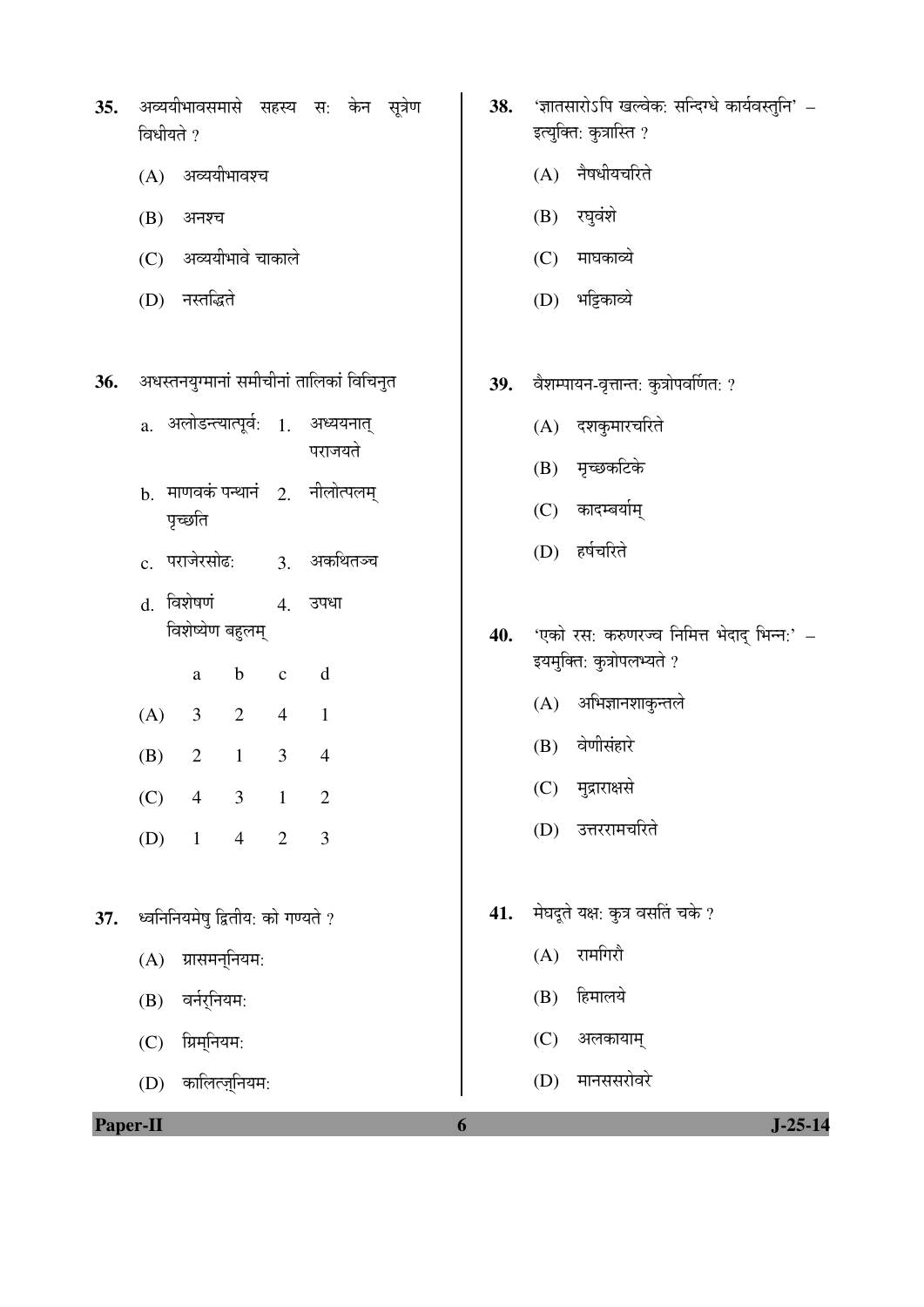| 42. | अधस्तनयुग्मानां समीचीनतालिकां चिनुत |  |  |
|-----|-------------------------------------|--|--|
|     |                                     |  |  |

- $a.$  मुद्राराक्षसम्  $1.$  भास:
- b. वेणीसंहार: 2. विशाखदत्त:
- $\rm c$  रत्नावली  $\rm c$  श्रीहर्ष:
- d. स्वप्नवासवदत्तम् 4. भट्टनारायण:
- a b c d
	- (A) 4 2 1 3 (B) 2 4 3 1
	- (C) 1 2 3 4
	- (D) 3 1 2 4
- 43. किरातार्जुनीये किरात: क: ?
	- $(A)$  युधिष्ठिर:
	- $(B)$  वनेचर:
	- (C) अर्जुन:
	- (D) शिव:
- 44. 'गच्छति पुर: शरीरं धावति पश्चादसंस्थितं चेत:' – कस्य उक्तिरियम ?
	- $(A)$  कण्वस्य
	- $(B)$  गौतम्या:
	- (C) दष्यन्तस्य
	- (D) शाङर्गरवस्य
- 45. त्रयमेतत् बृहत्त्रय्यां गण्यते
	- $(A)$  किरातार्जुनीयम्, नैषधीयचरितम्, शिशुपालवधम्
	- (B) किरातार्जुनीयम्, रघुवंश:, नैषधीयचरितम्
	- (C) नैषधीयचरितम्, कुमारसम्भवम्, किरातार्जुनीयम्
	- (D) शिशुपालवधम्, नैषधीयचरितम्, रघुवंश:
- 46. 'मग्नस्य दुःखे जगतो हिताय' इति कस्य वर्णनम् ?
	- $(A)$  पाटलिपुत्रस्य
	- (B) श्*द्धोदनपुत्रस्य*
	- (C) उद्यानस्य
	- (D) देवदत्तस्य
- 47. 'बाण: कवीनामिह चक्रवर्ती' इत्युक्तम्
	- $(A)$  कालिदासेन
	- $(B)$  माघेन
	- (C) सोड्ढलेन
	- (D) श्रीहर्षेण
- 48. किरातार्जुनीये प्रतिसर्गस्यान्तिमं पदमस्ति
	- $(A)$  श्री:
	- $(B)$  लक्ष्मी:
	- $(C)$  शिव:
	- (D) कश्चित्
- **49.** रिक्तस्थानं पूरयत अविरुद्धा विरुद्धा वा यं तिरोधातुमक्षमा: । आस्वादाङ्कुरकन्दोऽसौ भाव: \_\_\_\_\_\_\_ इति सम्मत:  $||$ 
	- $(A)$  सात्त्विक:
	- (B) सञ्चारी
	- $(C)$  स्थायी
	- $(D)$  अनुभाव:
- **50.** 'स्वीया'नायिकाया: कति भेदा: ?
	- $(A)$  एकादश
	- (B) त्रयोदश
	- $(C)$  चतुर्दश
	- (D) अष्टादश